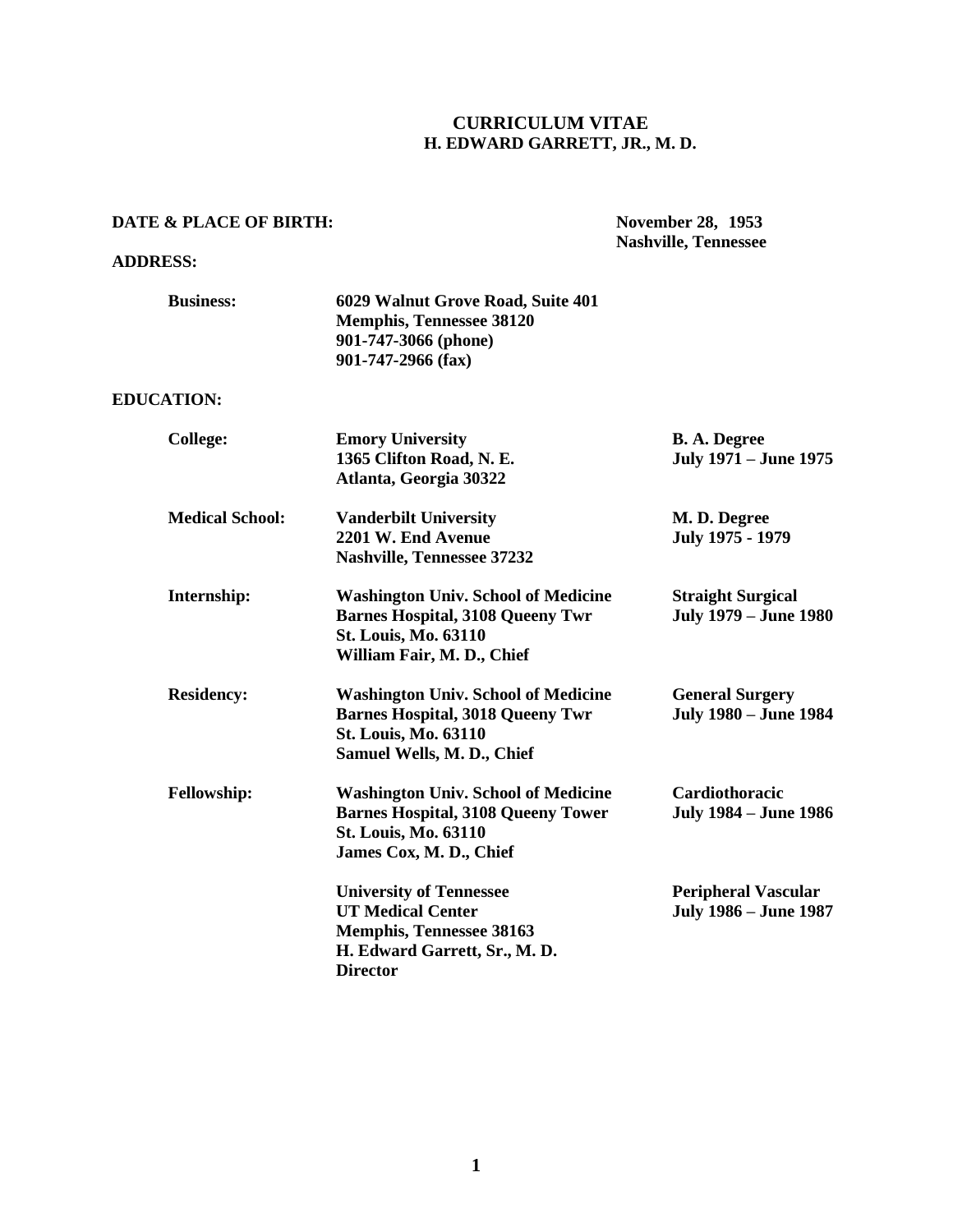# **HONORS AND AWARDS:**

 **Southern Surgical Association** 

| <b>Omicron Delta Kappa</b>                                      |              |                |                       |
|-----------------------------------------------------------------|--------------|----------------|-----------------------|
| Phi Beta Kappa                                                  |              |                |                       |
| Sigma Chi - Order of Scroll                                     |              |                |                       |
| Sigma Chi International - Balfour Award                         |              |                |                       |
| Justin Potter Scholar, Vanderbilt University                    |              |                |                       |
| Alpha Omega Alpha                                               |              |                |                       |
| <b>BOARD CERTIFICATION:</b>                                     |              |                |                       |
| <b>American Board of Surgery</b>                                | 30397        |                | 03/18/85              |
| (Recertification)                                               |              |                | $10/18/96 - 7/1/07$   |
| (Recertification)                                               |              |                | $10/4/04 - 7/1/17$    |
| <b>American Board of Thoracic Surgery</b>                       | 4518         |                | 05/16/87              |
| (Recertification)                                               |              |                | 12/30/95 - 12/31/07   |
| (Recertification)                                               |              |                | $11/2005 - 12/31/17$  |
| <b>American Board of Surgery - General Vascular Surg 100026</b> |              |                | 05/17/88              |
| (Recertification)                                               |              |                | $10/24/97 - 7/1/08$   |
| (Recertification)                                               |              |                | $10/10/06$ - $7/1/18$ |
| <b>LICENSURE:</b>                                               |              |                |                       |
| <b>Missouri State Board of Medical Examiners</b>                | <b>R7D11</b> |                | 02/29/84              |
| <b>Tennessee State Board of Medical Examiners</b>               |              | <b>MD17068</b> | 05/27/86              |
| <b>Mississippi Board of Medical Licensure</b>                   | 11644        |                | 04/05/88              |
| <b>SOCIETY MEMBERSHIPS:</b>                                     |              |                |                       |
| <b>Christian Medical Society</b>                                |              |                | 1980                  |
| <b>American College of Surgeons</b>                             |              |                | 1990                  |
| <b>International Society for Heart and Lung Transplantation</b> |              |                | 1991                  |
| The Southern Association for Vascular Surgery                   |              |                | 1991                  |
| <b>Membership Committee</b>                                     |              |                | 1994-1996             |
| <b>Chairman, Membership Committee</b>                           |              |                | 1996                  |
| <b>Association of Program Directors in Vascular Surgery</b>     |              | 1992           |                       |
| The International Society for Cardiovascular Surgery            |              | 1993           |                       |
| <b>The Society of Thoracic Surgeons</b>                         |              |                | 1994                  |
| <b>The Society for Vascular Surgery</b>                         |              |                | 2003                  |
| <b>Distinguished Fellow</b>                                     |              |                | 2011                  |
| <b>International Society for Minimally Invasive</b>             |              |                |                       |
| <b>Cardiothoracic Surgery</b>                                   |              |                | 2008                  |
| <b>American Society of Transplant Surgeons</b>                  |              |                | 2009                  |
| <b>American Association for Thoracic Surgery</b>                |              |                | 2010                  |
| <b>Southern Surgical Association</b>                            |              |                | 2012                  |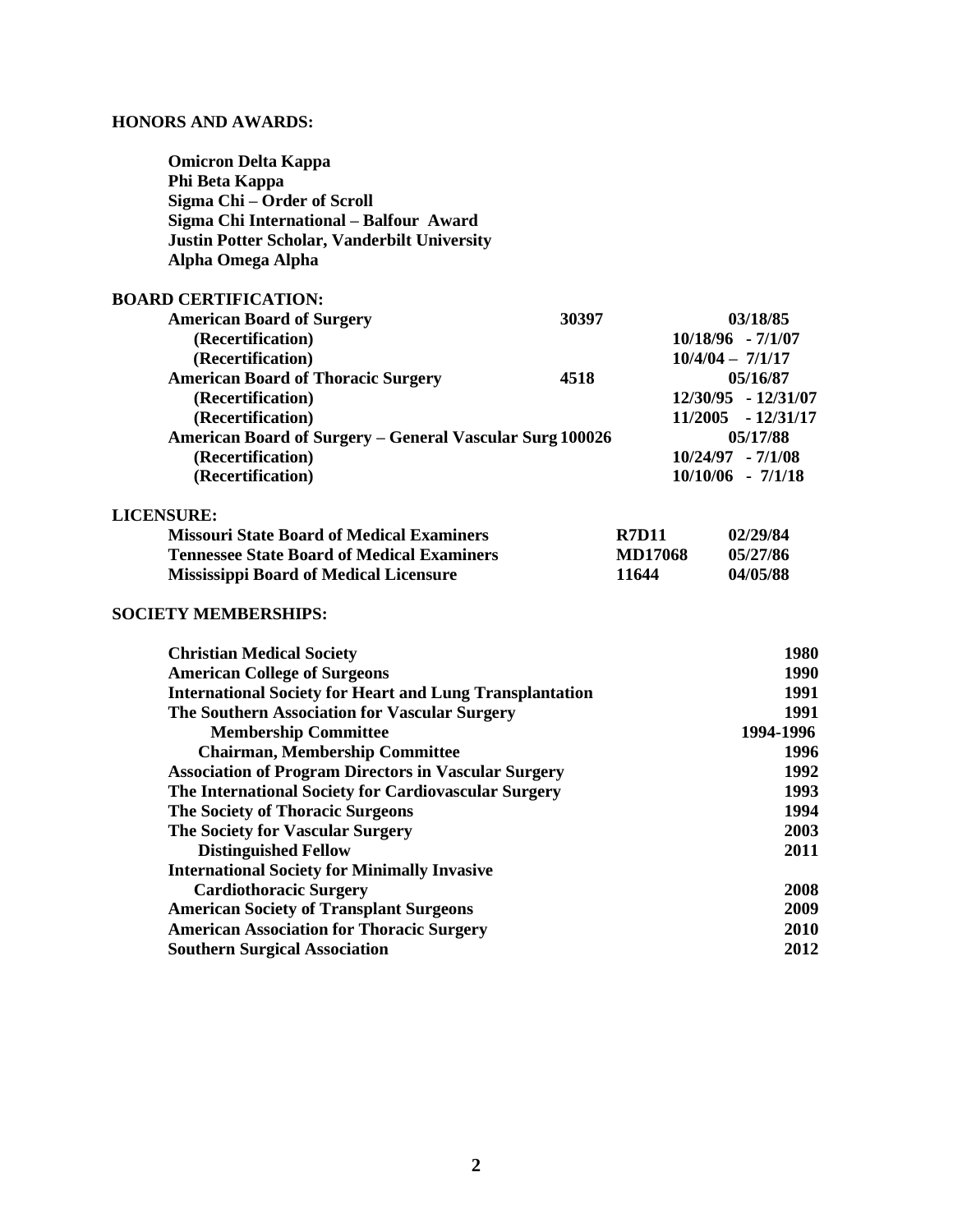# **ACADEMIC APPOINTMENTS:**

| <b>Chief, Division of Vascular Surgery</b><br><b>University of Tennessee, Memphis, Tennessee</b>                  | $1992 - 2010$                            |
|-------------------------------------------------------------------------------------------------------------------|------------------------------------------|
| <b>Program Director, Division of Vascular Surgery</b>                                                             |                                          |
| <b>University of Tennessee, Memphis, Tennessee</b>                                                                | 1992 - present                           |
| <b>Professor, Department of Surgery</b>                                                                           |                                          |
| <b>University of Tennessee, Memphis, Tennessee</b>                                                                | 2006-present                             |
| <b>Associate Professor, Department of Surgery</b><br><b>University of Tennessee, Memphis, Tennessee</b>           | $2002 - 2006$                            |
| <b>Assistant Professor, Department of Surgery</b><br><b>University of Tennessee, Memphis, Tennessee</b>           | $1990 - 2002$                            |
| <b>Clinical Instructor, Department of Surgery</b><br><b>University of Tennessee, Memphis, Tennessee</b>           | 1987 - 1990                              |
| <b>Director, Heart/Lung Transplantation</b><br><b>U.T./Baptist Memorial Hospital, Memphis, Tennessee</b>          | 1997-present                             |
| <b>Surgical Director, Heart/Lung Transplantation</b><br><b>U.T./Baptist Memorial Hospital, Memphis, Tennessee</b> | $1991 - 1996$                            |
| <b>HOSPITAL APPOINTMENTS:</b>                                                                                     |                                          |
| <b>Baptist Memorial Hospital</b><br><b>6019 Walnut Grove</b>                                                      | <b>Active</b><br>$7/1/87$ to present     |
| <b>Memphis, Tennessee 38120</b>                                                                                   |                                          |
| <b>Methodist Central Hospital</b><br><b>1265 Union Avenue</b><br><b>Memphis, Tennessee 38104</b>                  | <b>Consultant</b><br>$9/1/87$ to present |
| <b>St. Francis Hospital</b><br>5959 Park Avenue                                                                   | <b>Consultant</b><br>9/1/87 to 8/8/11    |
| <b>Memphis, Tennessee</b>                                                                                         |                                          |
| V. A. Hospital<br><b>1030 Jefferson Avenue</b>                                                                    | <b>Consultant</b><br>$7/1/87$ to present |
| <b>Memphis, Tennessee 38104</b>                                                                                   |                                          |
| <b>St. Jude Children's Hospital</b><br>2 N. Lauderdale<br><b>Memphis, Tennessee 38105</b>                         | <b>Consultant</b><br>10/14/99 to 4/1/12  |
|                                                                                                                   |                                          |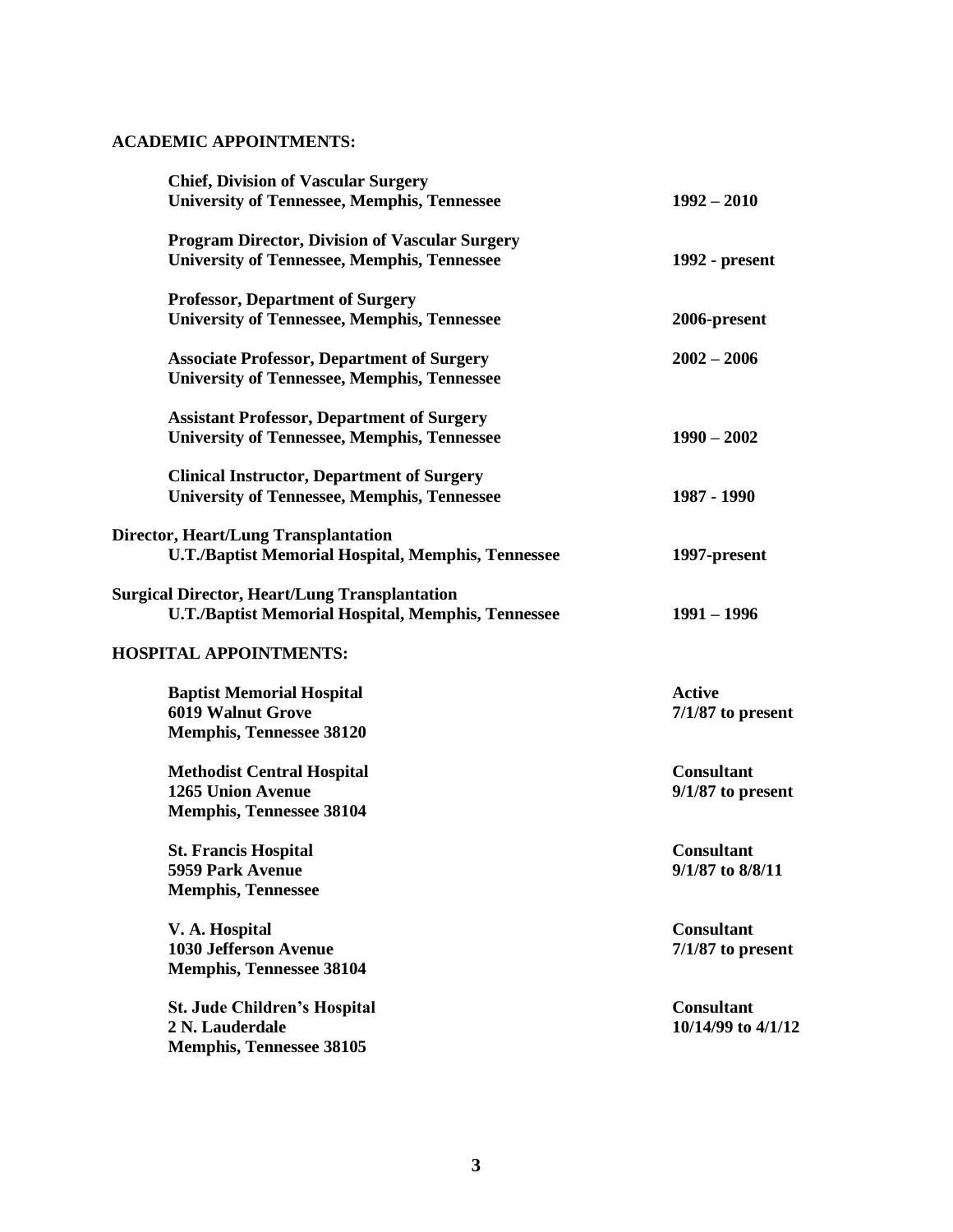## **PRACTICE/PROFESSIONAL EXPERIENCE:**

| <b>The Cardiovascular Center</b>  | July 1987-December 1997 |
|-----------------------------------|-------------------------|
| The Cardiovascular Surgery Clinic | January 1998- present   |

## **OTHER ACADEMIC APPOINTMENTS:**

| Medical Director, Northwest Mississippi School of                            |                  |
|------------------------------------------------------------------------------|------------------|
| <b>Respiratory Therapy</b>                                                   | $2002$ - present |
| <b>Medical Director – Mid-South Tissue Bank</b><br><b>Memphis, Tennessee</b> | $2001 - 2006$    |

## **PRIVATE SECTOR APPOINTMENTS:**

| <b>Board of Directors – First Alliance Bank, Memphis, Tennessee</b> | 1999 - 2007   |  |
|---------------------------------------------------------------------|---------------|--|
| Metro Board of Directors - Baptist Hospital, Memphis, Tennessee     | $2002 - 2004$ |  |

#### **TEACHING EXPERIENCE:**

**Responsible for twelve month vascular training for each resident beginning in 1992 and 6 month cardiac training for each resident beginning in 1990.** 

**Third year medical student rotation beginning in 2005**

**Examiner – Certifying Examination for General Vascular Surgery May 1998**

## **VISITING PROFESSORSHIPS AND INVITED LECTURES:**

- **1. "Open and closed cardiac resuscitation". Presented at the Critical Care Medicine Seminar, Baptist Memorial Hospital, Memphis, Tennessee, September 22-24, 1988.**
- **2. "Retroperitoneal lymphocele following abdominal aortic surgery". Presented at the 12th Annual Meeting of the Southern Association for Vascular Surgery, Key West, Florida, January 25, 1989.**
- **3. "Upper extremity revascularization" and "Combined coronary and carotid disease". Presented at the 5th Annual Regional Vascular Conference, Advances in Vascular Surgery, Knoxville, Tennessee, September 20-24, 1989.**
- **4. "Pulmonary contusion". Presented at the 3rd Annual Pulmonary Update for Primary Care Physicians, Memphis, Tennessee, April 24, 1992.**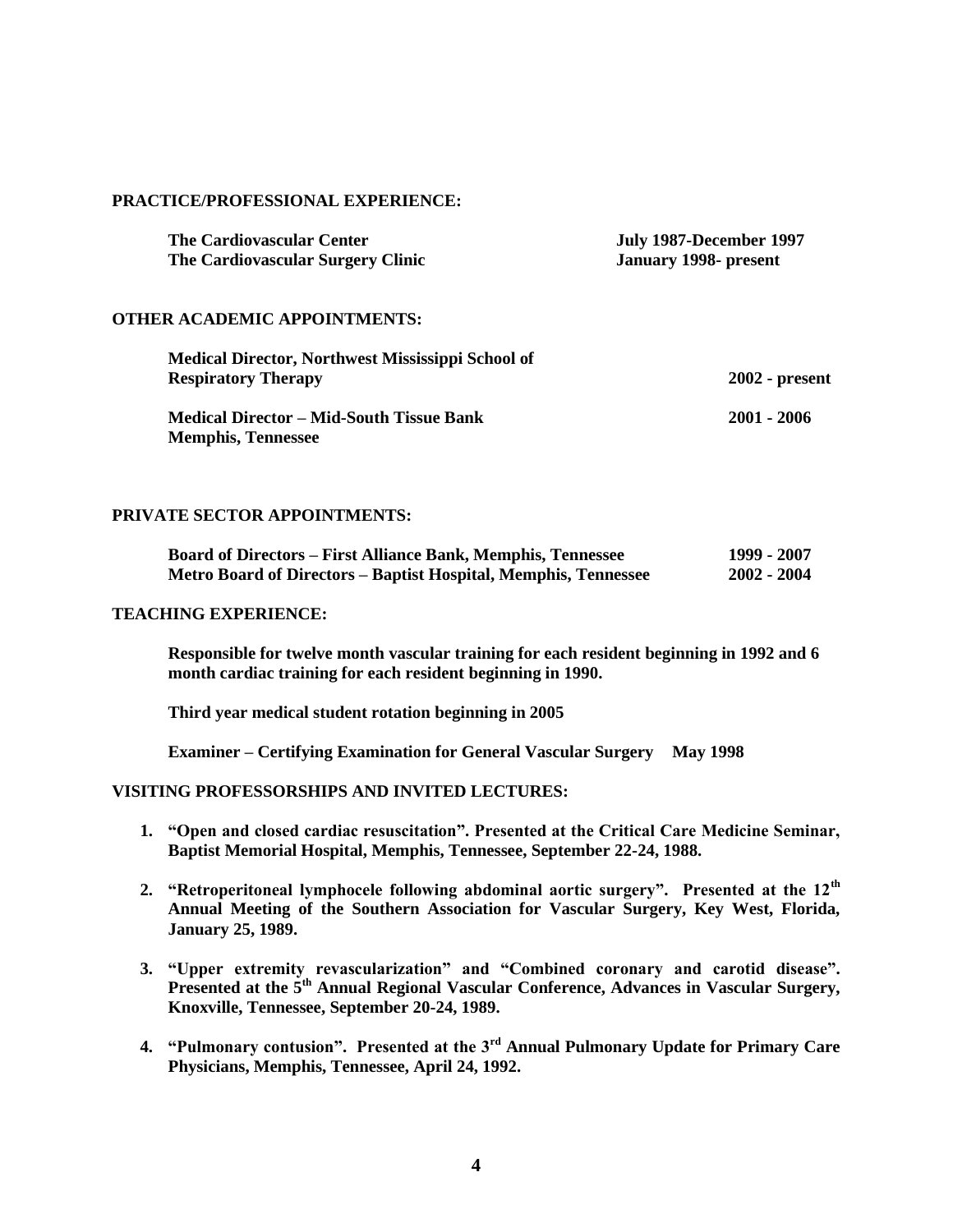- **5. "Cardiac transplantation" and "Surgical treatment of cardiac arrhythmias". Presented at the Cardiovascular and Neurological Conference, Baptist Memorial Hospital, Destin, Florida, July 24, 1992.**
- **6. "Renovascular hypertension in children: A surgical disease". Invited discussant of paper at the 17th Annual Meeting of the Southern Association for Vascular Surgery, January 28-31, 1993.**
- **7. "Thoracoabdominal aortic aneurysms". Presented at the Cardiovascular and Cerebrovascular Seminar, Baptist Memorial Hospital, Destin, Florida, July 27-August 1, 1993.**
- **8. "Neurological deficit in high risk patients with thoracoabdominal aortic aneurysms: The role of cerebral spinal fluid drainage and distal aortic perfusion". Invited discussant of**  paper at the 18<sup>th</sup> Annual Meeting of the Southern Association for Vascular Surgery, **Scottsdale, Arizona, January 1994.**
- **9. "Cardiomyoplasty". Presented at the Cardiovascular and Cerebrovascular Seminar, Baptist Memorial Hospital, Destin, Florida, July 20-23, 1994.**
- **10. "A multidisciplinary approach to diagnosis and treatment. Surgical treatment of superior and inferior vena caval occlusion". Presented at the Mid-South Symposium on Vascular Disease, April 26, 27, 1996.**
- **11. Abiomed – The BVS Training Program. Instructor for clinical use of biventricular support. Presented at the MERI (Medical Education and Research Institute), Memphis, Tennessee, May 14, 1996.**
- **12. "Mediansternotomy". Second course anterior exposure of spine. Presented at the MERI (Medical Education and Research Institute), Memphis, Tennessee, 1996.**
- **13. "Cardiomyoplasty". Presented at the University of Tennessee Cardiothoracic Symposium, Memphis, Tennessee, May 1997.**
- **14. Instructor for training of clinical investigators for stent graft repair of abdominal aortic aneurysm. Meadox Vanguard training program at the MERI (Medical Education and Research Institute), Memphis, Tennessee, January 1997.**
- **15. "Surgical options for congestive heart failure, the University of Tennessee/Memphis/Baptist**  Experience". Presented at the 6<sup>th</sup> Annual Meeting of the Tennessee Chapter of the **American College of Cardiology, Nashville, Tennessee, April 6, 1998.**
- **16. "Endovascular repair of AAA. A single institution experience". Presented at the Cardiovascular Society of Birmingham, Birmingham, Alabama, May 6, 1998. Sponsored by Boston Scientific Meadox and Abbott Lab.**
- **17. "Endovascular repair of AAA. A single institution experience" and "Cardiomyoplasty". Presented at the Naval Medical Center, Portsmouth, Virginia, February 5, 1999.**
- **18. "Endovascular repair of AAA. A single institution experience". Presented at the Texas Vascular Surgical Society, San Antonio, Texas, October 28, 1999.**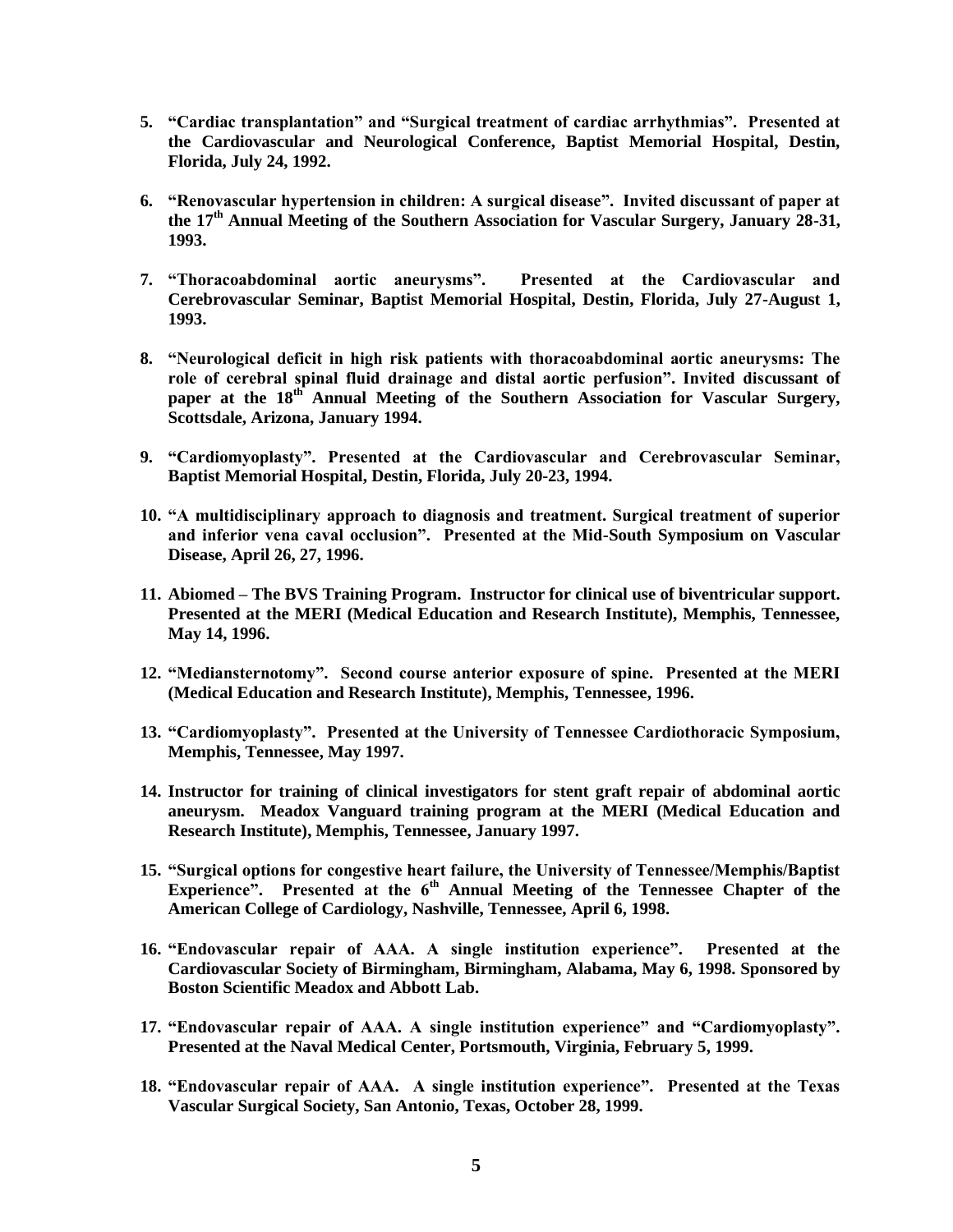- **19. "Endovascular repair of AAA. A single institution experience". Presented at the Gore Vascular symposium, Stuttgart, Arkansas, January 1, 2000.**
- **20. "Early versus late perigraft flow after endovascular aortic aneurysm repair: Are the clinical implications the same?" Invited discussant of paper at the 24th Annual Meeting of the Southern Association for Vascular Surgery, Tucson, Arizona, January 11, 2000.**
- **21. Instructor for clinical use of BVS 5000 bi-ventricular assist device at the MERI (Medical Education and Research Institute), Abiomed, Inc., Memphis, Tennessee, April 26, 2000.**
- **22. "Endovascular repair of AAA. A single institution experience". Presented at grand rounds at the University of Tennessee College of Medicine, Memphis, Tennessee, May 2, 2001.**
- **23. "Correlates of depression among family caregivers of heart transplant recipients". Presented at the Society of Behavioral Medicine Conference, Washington, D. C., April 3-6, 2002. Kenneth Ward, PhD, Marh W. Vander Weg, PhD, Isabel Scarinci, PhD, MPH, Mary C. Read, RD, Becky Eades, MA, W. Edward Amos, PhD, Deena Combs, RN, Denise DuVall-Seaman, RN, Rita Suggs, RN, H. Edward Garrett, Jr., M. D.**
- **24. "Intravascular ultrasound and preoperative IMA embolization reduces the risk of endoleak following endovascular repair of AAA". Presented at the Southern Surgeons Travel Club, University of Tennessee Health Sciences Center, Memphis, Tennessee, April 22, 2002.**
- **25. "Comparison of abdominal aortic aneurysm diameter measurements obtained with ultrasound and computed tomography: Is there a difference?" Invited discussant of paper at the 27th Annual Meeting of the Southern Association for Vascular Surgery, Tucson, Arizona, January 15-18, 2003.**
- **26. "Treatment of acute cardiac vascular rejection with Rituxan". Presented at the Solid Organ Transplant Advisory Meeting in Miami Beach, Florida, January 23, 2003. (Genentech Pharmaceuticals).**
- **27. "Ventricular assist devices". Presented at the noon Cardiology Conference, Baptist Hospital, Memphis, Tennessee, April 9, 2003.**
- **28. "The evolving role of endoluminal stent grafts for the treatment of abdominal aortic aneurysms – A CV surgeon's perspective". Presented at the Medtronic Vascular Surgery Symposium, Houston, Texas, September 25, 2003.**
- **29. "If hearts could talk…what would they say?" "Heart transplantation – out with the old and in with the new". Presented at the Annual Multi-discipline Nursing Conference at Baptist Hospital, Memphis, Tennessee, October 9, 2003.**
- **30. "Lung transplantation". Presented at the Northwest Mississippi School of Respiratory Therapy, Southaven, Mississippi, November 18, 2003.**
- **31. "Surgical treatment for atrial fibrillation". Presented at the Heart Institute Advisory Group, Baptist Hospital, Memphis, Tennessee, March 30, 2004.**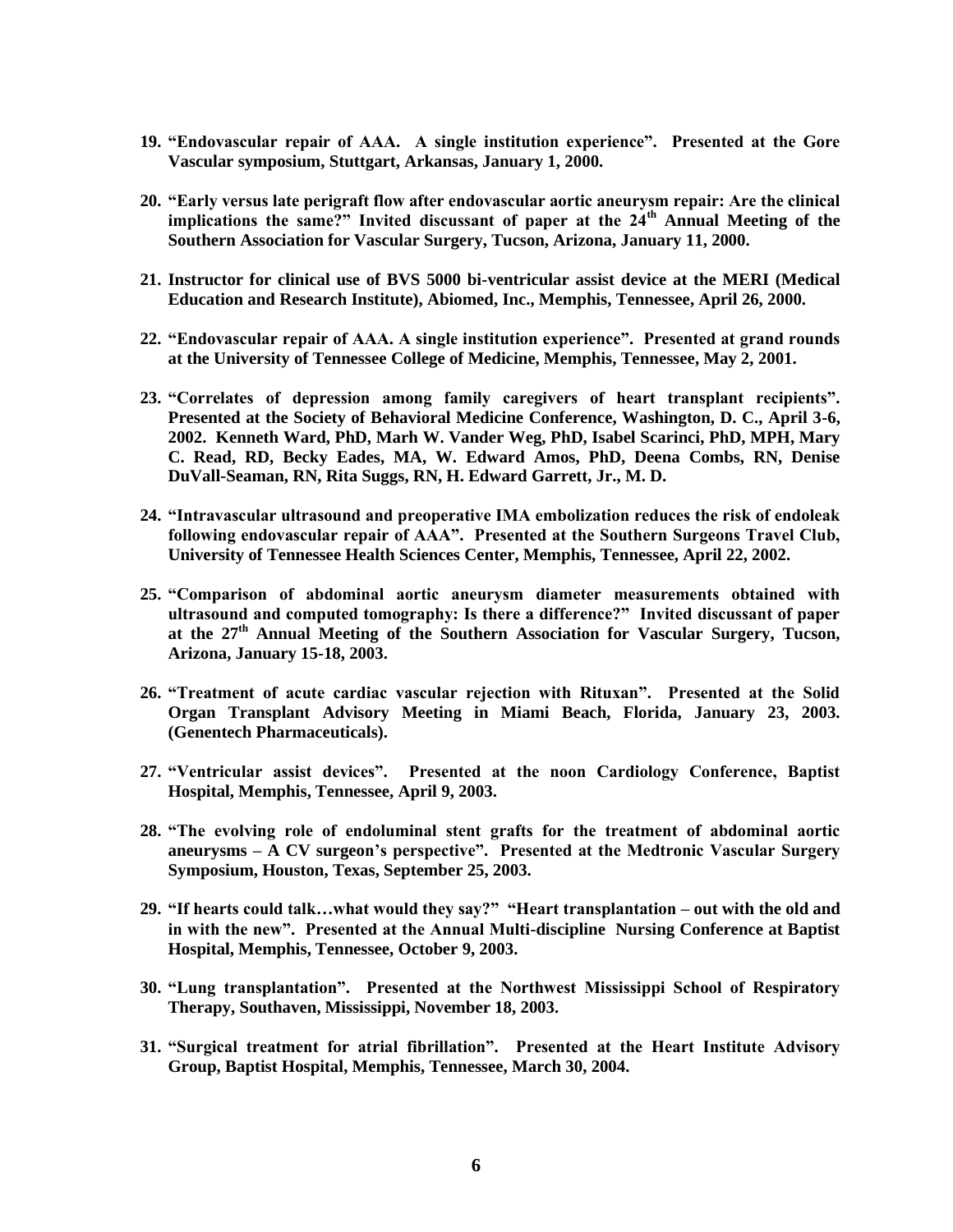- **32. "Treatment of Humoral rejection with Rituximab". Poster presentation at the International Society for Heart and Lung Transplantation meeting in San Francisco, California, April 22, 2004.**
- **33. "Robotic Surgery". Presented at the Tennessee Perfusionist Association meeting in Memphis, Tennessee, May 22, 2004.**
- **34. "Intravascular ultrasound imaging in the thoracic aorta". Presented at the Gore & Associates Aortic Summit meeting in Chicago, Illinois, August 2, 2004.**
- **35. "Brachiocephalic reconstruction II: Operative and endovascular management of single vessel disease". Invited discussant of paper at the 29th Annual Meeting of the Southern Association for Vascular Surgery Meeting in Marco Island, Florida. January 23, 2005.**
- **36. Invited Course Proctor "Workshop for endovascular repair of thoracic aneurysm". The Society for Thoracic Surgery 41st Annual Meeting, Tampa, Florida, January 26, 2005.**
- **37. "Current Status of Heart and Lung Transplantation". Presented at the Tennessee State Assembly of Registered Surgical Technologists – Marriott Hotel, Memphis, Tennessee February 26, 2005.**
- **38. Advanced Heart Failure Therapy Physician Outreach – Memphis, Tennessee February 24, 2005; Jonesboro, Arkansas May 11, 2005, and Jackson, Tennessee, May 31, 2005.**
- **39. "Post-op Surveillance of Endografts and Follow-up" and "Managing Endoleaks". Presented at The Society of Thoracic Surgeons – Thoracic Endografting Symposium, Chicago, Illinois – August 26-27, 2005.**
- **40. "Thoracic Aortic Pseudoaneurysm Repair With Endostent Graft". Poster presentation by M. Han, M. D., H. Cole, M. D. H. Garrett, M. D., and R. Heidepriem II, M. D. at the New Cardiovascular Horizons Summit. Miami, Florida – October 26-27, 2005**
- **41. "Postop Surveillance of Endografts" Presented at the Society of Thoracic Surgeons - Thoracic Endografting Symposium, Chicago, Illinois – December 11, 2005.**
- **42. "Challenging Thoracic Case Examples". Presented at the 2nd Annual Gore Summit meeting – Phoenix, Arizona – January 14, 2006.**
- **43. Mock Vascular Board Examinations, Southern Association for Vascular Surgery, Phoenix, Arizona – January 18, 2006.**
- **44. "Postop Surveillance and Management of Endoleaks". Presented at the Society of Thoracic Surgeons International Symposium, Chicago, Illinois – January 29, 2006.**
- **45. "Postop Surveillance and Follow-up Endovascular Stenting for Descending Aortic Aneurysms". Presented at the Society for Thoracic Surgeons Meeting in Chicago, Illinois – February 1, 2006.**
- **46. "Clinical Trial Data: Gore TAG Thoracic Endograft". Presented at the Society of Thoracic Surgeons Thoracic Endografting Symposium in Phoenix, Arizona – May 19, 2006.**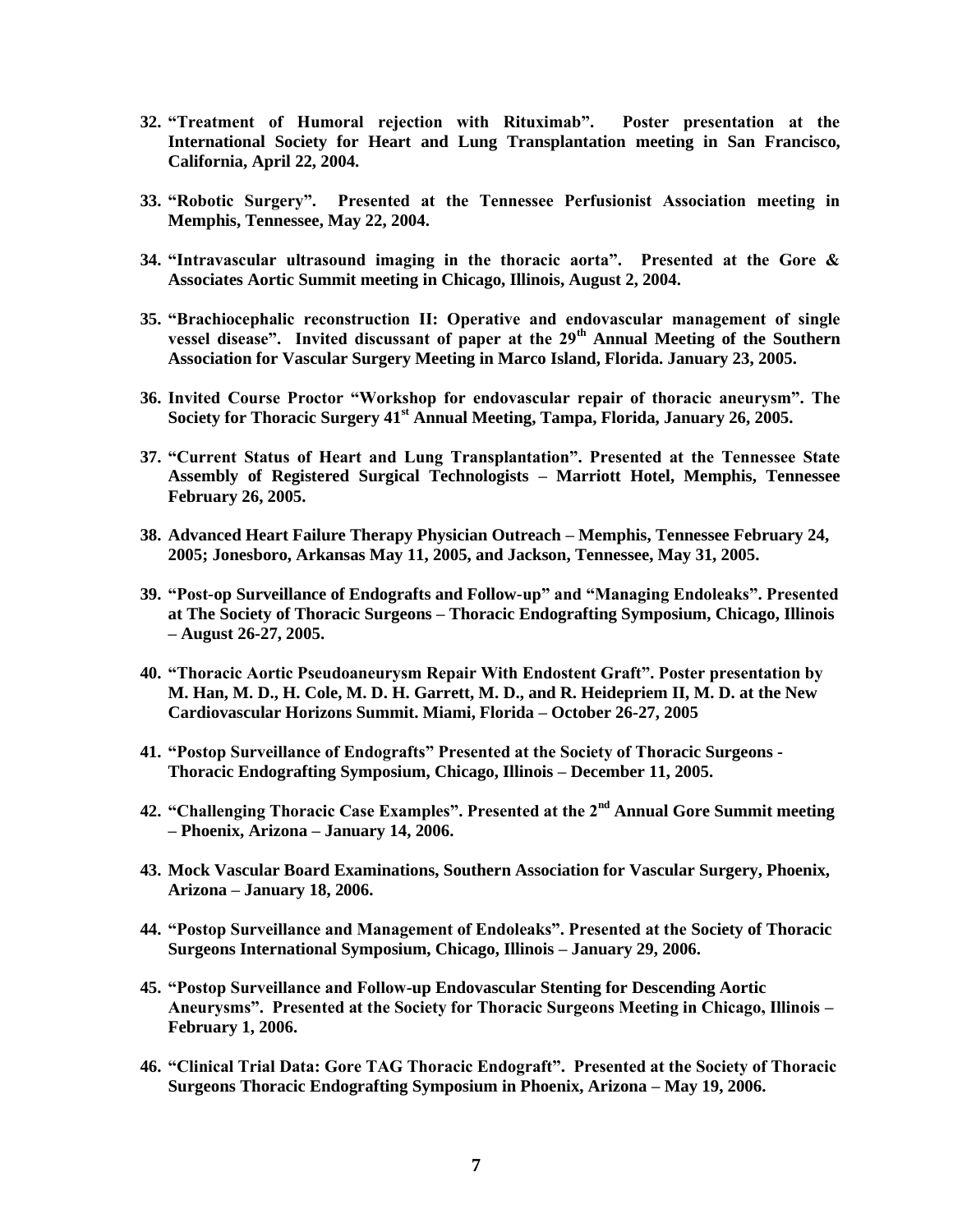- **47. "Postop Surveillance of Endografts and Follow-ups". Presented at the Society of Thoracic Surgeons Thoracic Endografting Symposium in Phoenix, Arizona – May 20, 2006.**
- **48. "Operative Planning and Imaging". Presented at the Society of Thoracic Surgeons Thoracic Endografting Symposium in Phoenix, Arizona – May 20, 2006.**
- **49. "Postoperative Surveillance of Thoracic Aortic Endografts". Presented at the Society of Thoracic Surgery Symposium in Chicago, Illinois – July 15, 2006.**
- **50. Moderator of Discussion Session – "Intraoperative Management and Postoperative Followup of Thoracic Endografts". The Society of Thoracic Surgery Symposium, Chicago, Illinois – July 15, 2006.**
- **51. "Preoperative Planning of Surgery for Thoracic Aortic Endografting". Presented at the Society of Thoracic surgery Symposium in Chicago, Illinois – July 15, 2006.**
- **52. "The Physician's Role in the Organ Donation Process" - Discussion and dinner – Mid South Transplant Foundation – Folk's Folly, Memphis, Tennessee – January 24, 2007.**
- **53. "Clinical Trial Data: Gore TAG Thoracic Endograft". Presented at the Society of Thoracic Surgery Endografting Symposium, Chicago, Illinois, July 13, 2007.**
- **54. "Post-op Surveillance of Endografts and Follow-Up". Presented at the Society of Thoracic Surgery Endografting Symposium, Chicago, Illinois, July 14, 2007.**
- **55. "Robotic Assisted Laparoscopic Aorto bifemoral Bypass: Evaluation of the Initial Learning Curve". Doctors J. D. Fernandez and Ed Garrett, Jr. Presented at the 32nd Annual Meeting Southern Association for Vascular Surgery, Naples, Florida, January 18, 2008.**
- **56. "Robotic Mitral Valve Repair". Presented at the Mid-South Chapter of Critical Care Nurses, Memphis, Tennessee, Spring 2008.**
- **57. "Talent Abdominal Stent Graft", Medtronic Physician Training Seminar. Flemings Restaurant, Memphis, Tennessee. June 11, 2008.**
- **58. "Endovascular Management of Thoracic Aortic Diseases; Gore TAG Thoracic Endograft". Presented at the Society of Thoracic Surgery Endografting Symposium, Chicago, Illinois, November 21, 2008.**
- **59. Post-op Surveillance of Endografts and Follow-up". Presented at the Thoracic Endografting Symposium, Chicago, Illinois, November 22, 2008.**
- **60. "How I Developed an Endovascular Team – Academic Medical Center". Presented at the Society of Thoracic Surgery Endografting Symposium, Chicago, Illinois, November 22, 2008.**
- **61. "Incidence, Management and Outcomes of Iliac Rupture During Endovascular Repair of Aneurysms" Doctors J. D. Fernandez, Ed Garrett, Jr., John Craig and Suzanne Burgar, PA. Presented at the 33rd Annual Meeting of Southern Association for Vascular Surgery, Tucson, Arizona. January 17, 2009.**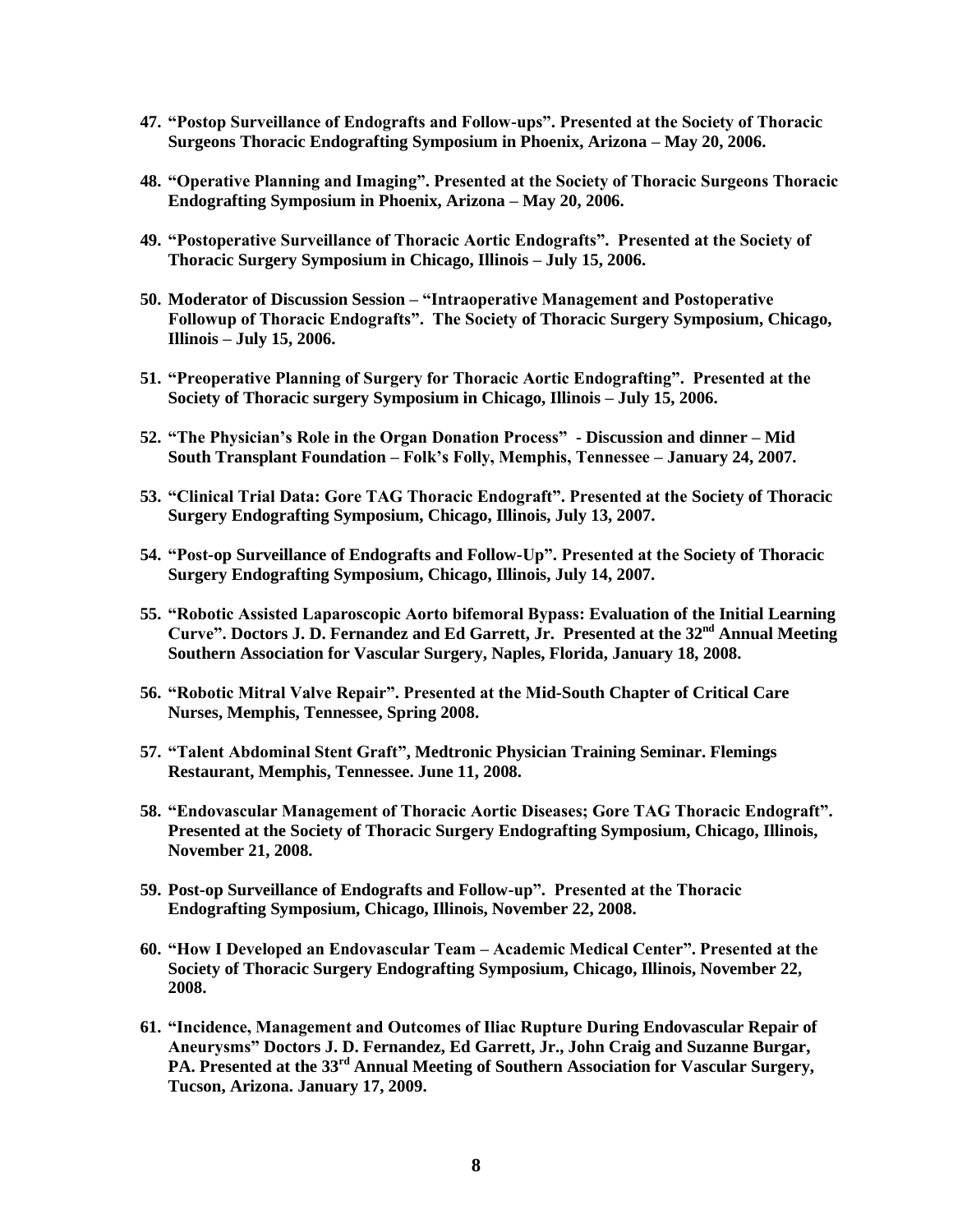**62. "Talent Abdominal and Thoracic Stent Graft" Medtronic's Physician Training Seminar, Morton's Steakhouse, Jacksonville, Florida, January 2009**

**63. "Staged Total Exclusion of the Aorta for Chronic Type B Aortic Dissection: A Case Report." Doctors Anton Dias Perera, Alan Willis, Joss Fernandez, H. Edward Garrett, Jr., and Bradley A. Wolf. Presented at the 34th Annual Meeting of the Southern Association for Vascular Surgery, Nassua, Bahamas, January 22, 2010.** 

**64. Invited Discussant "Risk Factors For Late Mortality Following Endovascular Thoracic Aneurysm Repair". Southern Association for Vascular Surgery, Nassau, Bahamas. January 22 2010.**

**65. "Surgical Treatment of Atrial Fibrillation". UT Memphis Surgical Grand Rounds, Memphis, TN. February 10, 2010.**

**66. "Carotid Endarterectomy for Treatment of Instent Stenosis". Doctors A. J. Gonzalez, M. A. Drummond, S. McCord and H. Edward Garrett, Jr. Presentation at the Southern Association for Vascular Surgery, Naples, Florida. January 2011.**

**67. "Sternal Plating Is Superior To Wire Closure In Ensuring Sternal Osteosynthesis – Results Of A Randomized Prospective, Multi-center Trial". Doctors J. Raman, Brian J De Guzman, Michael Wong, Kenton Zehr, Ed Garrett. Presented at the Western Thoracic Surgery Society, Colorado Springs, Colorado, June 24, 2011.** 

**68. "Patient Selection Criteria" "Mitigating Postoperative Complications" and Moderator for User's Meeting. N-Contact Convergent Maze Procedure – Atlanta, Georgia 8/27/11.**

**69. "Multicenter Retrospective Outcomes for the Treatment of Atrial Fibrillation Using the Multidisciplinary Convergent Procedure" Doctors K. Golden, J. Olson, P. Wolfs, K. Avello, C. Smith, W. Boedefield, D. Gilligen, C. Joyner, G Bundy, H. Ed Garrett, Jr, D. Lan, E. Johnson, E. Prystowski. Poster Presentation, 17th Annual International Boston Atrial Fibrillation Symposium – Boston, Massachusetts – January 13, 2012**

**69. "Aortoduodenal Fistula After Endograft Repair of Abdominal Aortic Aneurysm Secondary to a Retained Guidewire". Doctors H. Farres, A. J. Gonzales, and H. Edward Garrett, Jr. Presented at the 36th Southern Association for Vascular Surgery meeting in Scottsdale, Arizona, January 20, 2012.** 

**70. "Axillary – Renal Arteriovenous Graft: A Viable Option For Dialysis Access In Patients With Central Venous Occlusion". Doctors Dias Perera and H. Edward Garrett, Jr., Presented at the 36th Southern Association for Vascular Surgery meeting in Scottsdale, Arizona, January 21, 2012.** 

**71. "Surgical Treatment for Congestive Heart Failure" H. E. Garrett, Jr.. Presented @ Baptist Hospital Primary Care Symposium, Memphis, Tennessee. February 25, 2012.**

**72. "Transfemoral aortic valve replacement". Grand Round Conference. Baptist Center for Education, Memphis, Tennessee. April 4, 2012.**

**73. "Challenging Case Presentation – Transfemoral Aortic Valve Replacement". Complex Cardiovascular Catheter Therapeutics Meeting, Orlando, Florida. June 22, 2012.**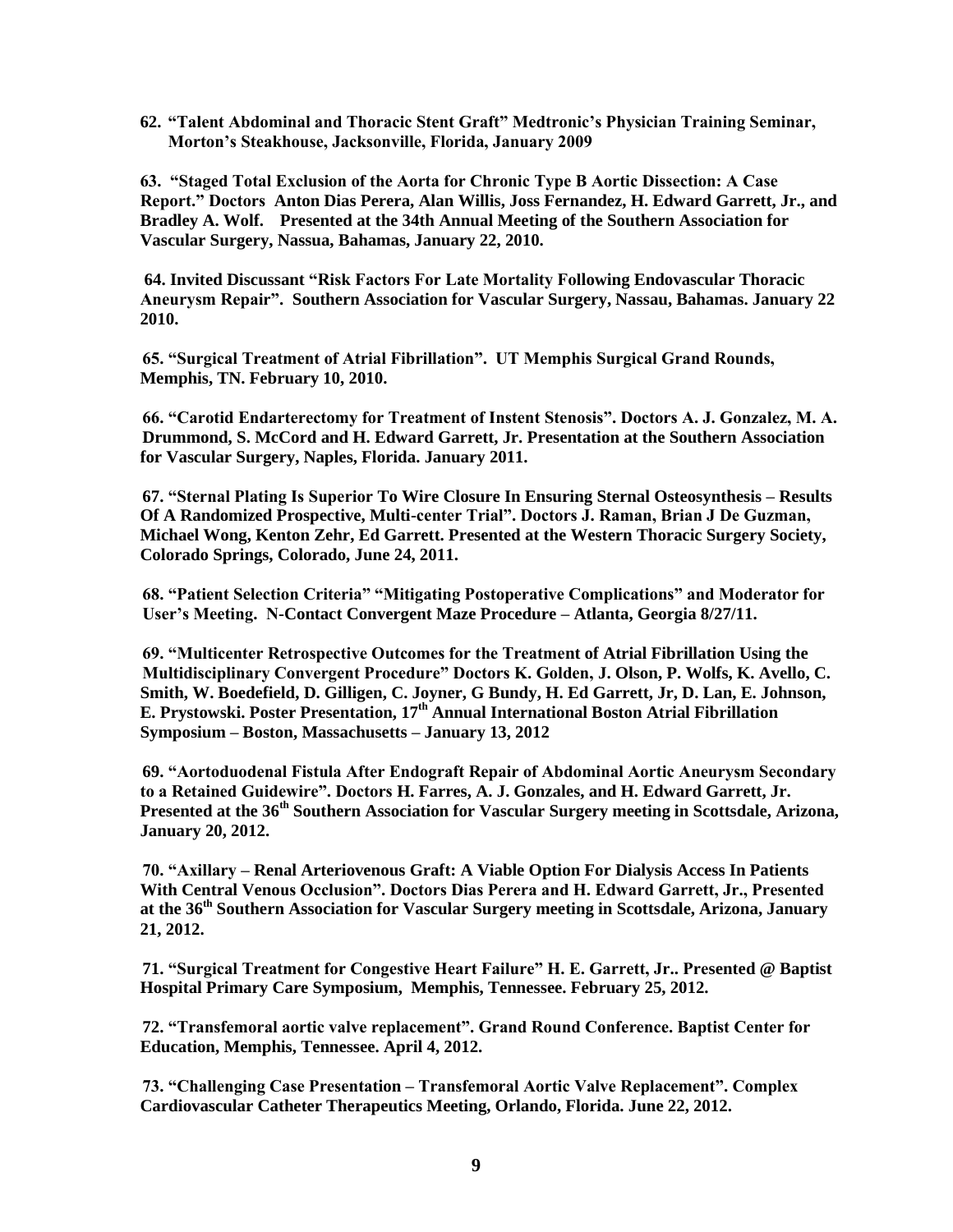**74. "Spontaneous Visceral Dissection: A Series of Eight Patients Managed By An Algorithm". Presented at the Austral Asian Vascular Conference, Melbourne, Australia, October 24, 2012.**

**75. "The Optimal Strategy is to Cover Only the Entry Tear for Type B Aortic Dissection". Presented at the 37th Annual meeting of the Southern Association for Vascular Surgery meeting, Paradise Island, Bahamas, January 23, 2013.** 

**76. Examiner for Mock Vascular Board Examinations, Southern Association for Vascular Surgery, Paradise Island, Bahamas, January 23, 2013.**

**77. Invited Discussant "Carotid-Subclavian Bypass and Subclavian-Carotid Transposition in the TEVAR Era". Southern Association for Vascular Surgery, Paradise Island, Bahamas, January 24, 2013.** 

**78. Moderator – Case Report Panel Discussion, Southern Association for Vascular Surgery, Paradise Island, Bahamas, January 25, 2013.** 

### **EDITORIAL APPOINTMENTS:**

| <b>Reviewer for The Annals of Thoracic Surgery</b>        | $1986$ – present |
|-----------------------------------------------------------|------------------|
| <b>Reviewer for Journal of Heart/Lung Transplantation</b> | $2002$ – present |

## **COMMITTEES AND OFFICES HELD:**

| <b>President, Baptist Medical Staff, Memphis, Tennessee</b>      | 1998         |
|------------------------------------------------------------------|--------------|
| Chairman, Organ & Tissue Procurement Committee, Baptist Hospital | 1990-2000    |
| <b>UNOS Thoracic Regional Review Board Member (Region 11)</b>    | 1998–present |
| <b>Mid-South Transplant Foundation Advisory Board</b>            | 2006-present |
| <b>Memphis Robotic Surgery Society</b>                           | 2008-present |
| <b>Head of Cardiovascular-Thoracic Division</b>                  |              |

## **RESEARCH AND OTHER EXTERNAL SUPPORT:**

| <b>February 1991 – June 1995</b> | Clinical Investigation of the Excel – VR Pulse Generator<br>(Cardiac Pacemakers, Inc)                                                                                                                         |
|----------------------------------|---------------------------------------------------------------------------------------------------------------------------------------------------------------------------------------------------------------|
| July 1991 – May 1995             | Comparison of the Hemodynamic Performance of Direct<br>Cardiomyoplasty in an Intracoronary Adriamycin Induced<br>Animal Model of Congestive Heart Failure (Baptist<br><b>Memorial Healthcare Foundation</b> ) |
| <b>March 1994 – January 2000</b> | Early Thrombosis of Arterialized Vein Grafts and Its Effect<br>on Endothelial Prostacyclin & cGMP Production (University<br>of Tennessee, Department of Surgery)                                              |
| <b>May 1995 – October 1998</b>   | Medtronic Dynamic Cardiomyoplasty - Skeletal Muscle<br>Assist Randomized Trial (C-SMART) Phase III (Medtronic,<br>Inc. and Baptist Memorial Healthcare Foundation)                                            |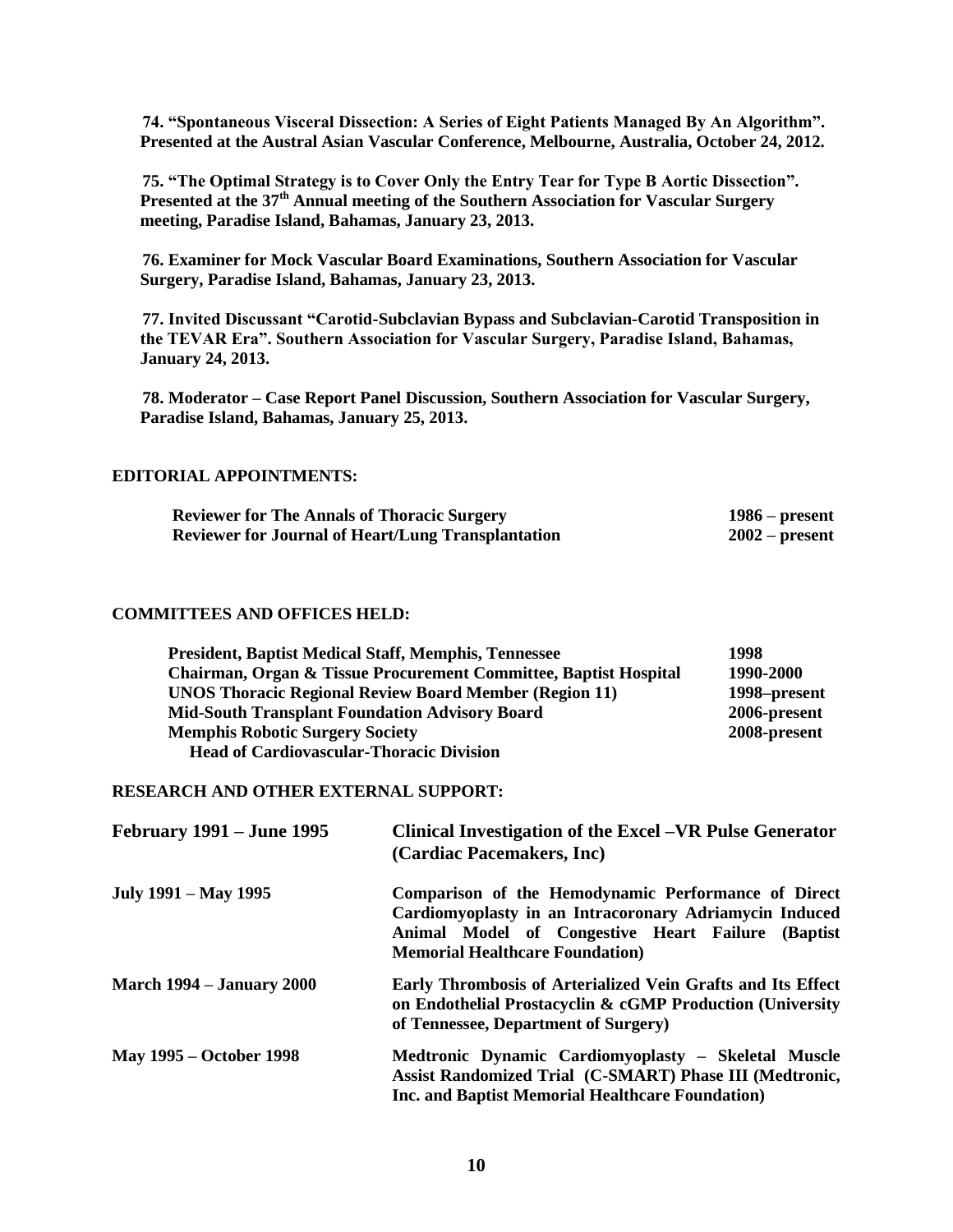| <b>May 1995 – April 2001</b>      | A Comparative Assessment of the Hemashield Microvel<br>Double Velour Vascular Graft vs. the Goretex PTFE<br>Vascular Graft for Above Knee Femoropopliteal Bypass in<br>Humans (Meadox Medicals, Inc.)                                                                                                                                                                                                                                                                                                           |
|-----------------------------------|-----------------------------------------------------------------------------------------------------------------------------------------------------------------------------------------------------------------------------------------------------------------------------------------------------------------------------------------------------------------------------------------------------------------------------------------------------------------------------------------------------------------|
| <b>August 1997 – April 2001</b>   | A Prospective Evaluation of the Meadox VANGUARD and<br><b>PASSAGER Endoprostheses for Elective Treatment of Infra-</b><br>renal Abdominal Aortic Aneurysms and Aorto-Iliac<br>Aneurysms in Humans (Boston Scientific Corporation,<br>formerly Meadox Medicals)                                                                                                                                                                                                                                                  |
| November 1998 – November 2002     | High Risk Protocol: Use Of The VANGUARD™ and<br>PASSENGER™ Endoprostheses For The Elective Treatment<br>of Infra-Renal Abdominal Aortic Aneurysms And Aorto-<br>Iliac Aneurysms In A Population That Is At High Risk For<br><b>Open Surgical Procedures (Boston Scientific Corporation)</b>                                                                                                                                                                                                                     |
| April 2001 – September 2005       | A Long-Term Follow-Up of the Boston Scientific Medi-tech<br>VANGUARD™ I and II Endoprosthesis Systems for Elective<br><b>Treatment of Infra-Renal Abdominal Aortic Aneurysms and</b><br>Aorto-Iliac Aneurysms in Humans (Boston Scientific<br>Corporation)                                                                                                                                                                                                                                                      |
| January 2000 – September 2001     | A Phase 3, Single-Blind, Randomized, Parallel-Group,<br>Multicenter,<br>Controlled Study of the Effectiveness of 2.7-g PFC/kg of<br><b>Emulsion</b><br><b>Perflubron-Based</b><br>(AF0144)<br><b>Augment</b><br>to<br><b>Intraoperative Autologous Donation and Avoid Transfusion</b><br>of Allogeneic Red Blood Cells in Patients Undergoing<br>Primary Coronary Artery Bypass Graft Surgery under<br>Cardiopulmonary Bypass (Alliance Pharmaceutical Corp.,<br><b>Baptist Memorial Healthcare Foundation)</b> |
| January 2000 – September 2001     | A Randomized, Open-Label Preference Study of Gengraf<br>Compared to Neoral in Stable Solid-Organ Transplant<br><b>Subjects</b> (The PREFER Study)                                                                                                                                                                                                                                                                                                                                                               |
| <b>March 2001 – December 2001</b> | ICEM 2000 EMBOL-X Intra-Aortic Filtration System<br>Clinical Study (Randomized) (EMBOL-X, Inc.)                                                                                                                                                                                                                                                                                                                                                                                                                 |
| September 2000 – December 2001    | A Study of the Safety and Efficacy of TP10 (SCRI) in the<br>Prevention of Post Cardiopulmonary Bypass Syndromes in<br><b>Adults (Avant Immunotherapeutics, Inc.)</b>                                                                                                                                                                                                                                                                                                                                            |
| July 2001 – July 2002             | A Double-Blind, Placebo-Controlled, Multinational Trial to<br>Investigate the Effect of IV Treatment with the Na+/H+<br>Exchange Inhibitor Cariporide (HOE642) on All-Cause<br>Mortality and Non-fatal Myocardial Infarction in Patients at<br>Risk of Myocardial Necrosis During and After Coronary                                                                                                                                                                                                            |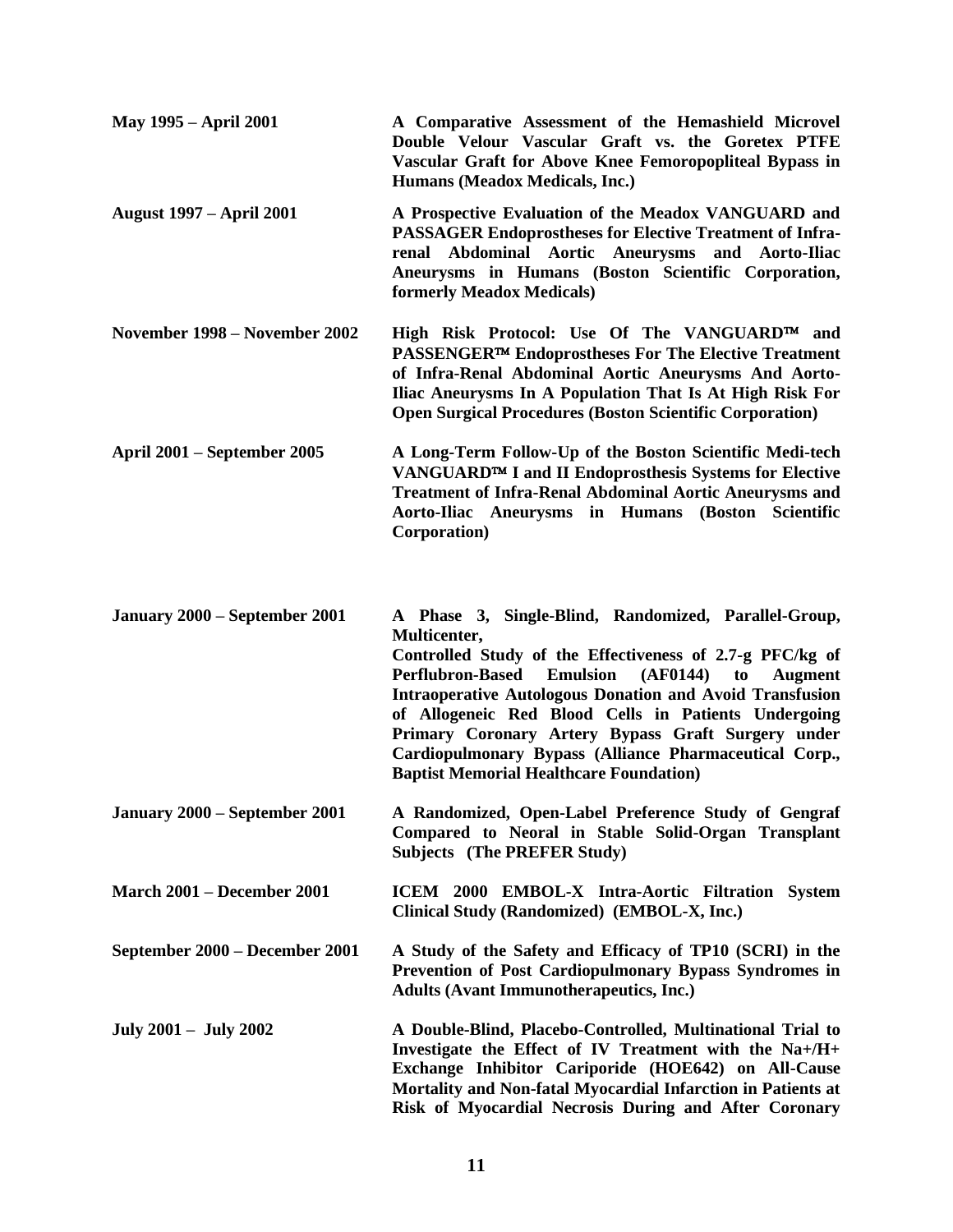|                                    | Artery Bypass Graft (CABG)<br><b>Surgery</b><br>(Aventis<br><b>Pharmaceuticals, Inc.)</b>                                                                                                                                                                                                                                                                                                        |
|------------------------------------|--------------------------------------------------------------------------------------------------------------------------------------------------------------------------------------------------------------------------------------------------------------------------------------------------------------------------------------------------------------------------------------------------|
| <b>May 2002 – December 2003</b>    | <b>Clinical Protocol for a Double-Blind Multicenter Study of the</b><br>Safety and Efficacy of Parecoxib Followed by Valdecoxib<br><b>Compared to Placebo for Treatment of Post-Surgical Pain in</b><br>Patients who Have Coronary Bypass Graft via Median<br>Sternotomy, Protocol #PARA-0505-071 (Pharmacia)                                                                                    |
| <b>July 2002 – June 2006</b>       | <b>Emergency Use of the TALENT Endoluminal Spring Stent-</b><br><b>Graft System in High Surgical Risk Patients with Abdominal</b><br><b>Aortic Aneurysms (Medtronic Vascular)</b>                                                                                                                                                                                                                |
| <b>August 2002 - February 2003</b> | A Phase III Randomized, Parallel, Double-Blind, Multi-<br>Center, Placebo-Controlled Study of the Effect of<br>Pexelizumab on All-Cause Mortality and Myocardial<br><b>Infarction in Patients Undergoing Coronary Artery Bypass</b><br>Graft (CABG) Surgery with Cardiopulmonary Bypass,<br>Protocol #2000099 (Alexion Pharmaceuticals, Inc. and<br><b>Procter &amp; Gamble Pharmaceuticals)</b> |
| April 2003 – September 2007        | Comparison of Primary Patency between GORE-TEX®<br>PROPATEN Vascular Grafts and Thin Walled GORE-<br>TEX® Stretch Vascular Grafts, PPT 01-04 (W. L. Gore &<br>Associates, Inc.)                                                                                                                                                                                                                  |
| <b>June 2003 – December 2007</b>   | A Non-randomized Clinical Trial of the On-X Prosthetic<br>Heart Valve vs. the St. Jude Mechanical Valve (Medical<br><b>Carbon Research Institute)</b>                                                                                                                                                                                                                                            |
| September 2003 – August 2011       | <b>Evaluation of the Medtronic Vascular Talent Thoracic Stent</b><br>Graft System for the Treatment of Thoracic Aortic<br>Aneurysms, IP 031 - The VALOR Trial (Medtronic<br>Vascular) The Talent Thoracic Stent Graft With Captivia<br><b>Delivery System.</b>                                                                                                                                   |
| November 2003 - 2006               | <b>Destination Therapy Registry (Thoratec)</b>                                                                                                                                                                                                                                                                                                                                                   |
| December 2003 - August 2005        | <b>TLC-II Home Discharge Registry (Thoratec)</b>                                                                                                                                                                                                                                                                                                                                                 |
| <b>June 2004 – March 2006</b>      | A Phase 2, Double-Blind, Placebo-Controlled Study of the<br>Safety and Efficacy of Human Recombinant Soluble<br>Compliment Receptor Type 1 (TP10) in Adult Women<br>Undergoing Cardiopulmonary Bypass Surgery, Protocol<br>#TP10-ACS-002 (Avant Immunotherapeutics, Inc.)                                                                                                                        |
| <b>October 2004 – March 2006</b>   | Multicenter, Randomized, Double-Blind, Parallel-Group,<br>Placebo-Controlled Study of 2mg/kg Bolus plus 24-Hour                                                                                                                                                                                                                                                                                  |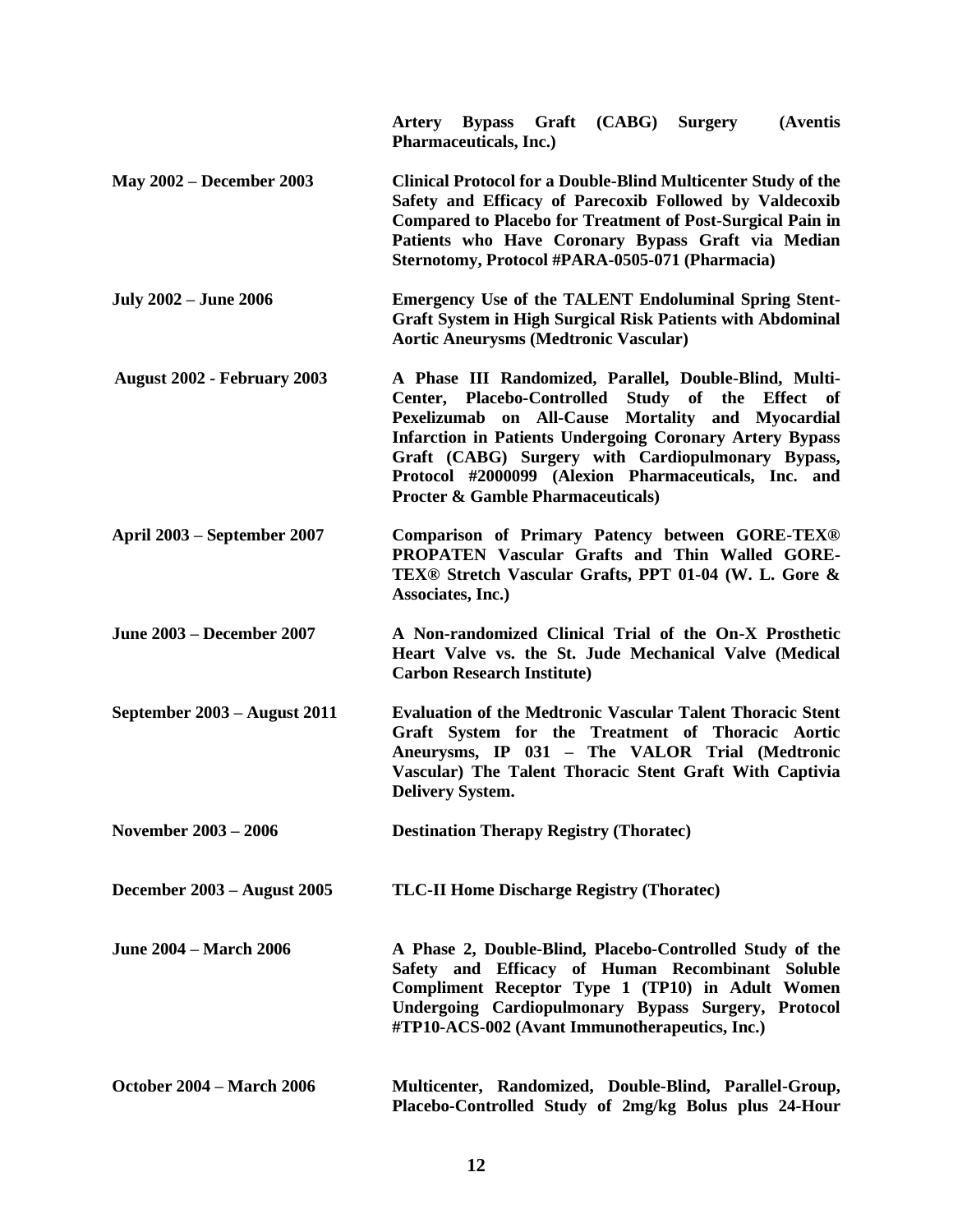|                                   | 0.05mg/kg Infusion of Pexelizumab in Patients Undergoing<br>Coronary Artery Bypass Grafting with Cardiopulmonary<br>Bypass (Alexion Pharmaceuticals, Inc. and Proctor &<br><b>Gamble Pharmceuticals</b> ) (PRIMO)                                                                                                           |
|-----------------------------------|-----------------------------------------------------------------------------------------------------------------------------------------------------------------------------------------------------------------------------------------------------------------------------------------------------------------------------|
| June 2005 - 2010                  | The HeartMate II LVAS Pivotal Study (Thoratec)<br><b>Destination therapy</b>                                                                                                                                                                                                                                                |
| <b>January 2006 - April 2009</b>  | AneuRx Stent Graft Postmarket Surveillance (PMS)<br><b>Registry (Medtronic Vascular)</b>                                                                                                                                                                                                                                    |
| February 2006 - April 2008        | The HeartMate II LVAS Pivotal Study (Thoratec) Bridge To<br><b>Transplant</b>                                                                                                                                                                                                                                               |
| <b>April 2006 to Present</b>      | <b>INTERMACS:</b> "Interagency Registry for Mechanically<br><b>Assisted Circulatory Support" (University of Alabama)</b>                                                                                                                                                                                                    |
| April 2006 – Present              | A Clinical Evaluation of the GORE TAG Endoprosthesis in<br>the Primary Treatment of Descending Thoracic Aortic<br>Aneurysms (W. L. Gore & Associates)                                                                                                                                                                       |
| April 2006 - May 2010             | Positive Impact of Endo Vascular Options for Treating<br>Aneurysms Early (The PIVOTAL Study) (Medtronic<br><b>Vascular; The Cleveland Clinic)</b>                                                                                                                                                                           |
| June 2006 - 2008                  | MOMENTUM: Multicenter Trial of the Orqis Medical<br>Cardiac Recovery System for the Enhanced Treatment of<br>CHF Unresponsive to Medical Therapy (Orqis Medical<br>Corporation)                                                                                                                                             |
| June 2006 - 2008                  | The EXACT Study - Emboshield and Xact Post Approval<br><b>Carotid Stent Trial (Abbott Vascular Devices)</b>                                                                                                                                                                                                                 |
| <b>December 2006 - April 2008</b> | MEND CABG II: A randomized, double-blind, placebo-<br>controlled, multi-center study to evaluate the cardio<br>protective effects of MC-1 in patients undergoing high-risk<br>coronary artery bypass graft (CABG) surgery (Medicure<br><b>International Inc.)</b>                                                           |
| March 2007 to October 2009        | <b>PEERLESS:</b> Prospective Evaluation of Elastic Restraint to<br>lessen the Effects of Heart Failure Trial (Paracor)                                                                                                                                                                                                      |
| <b>April 2007-Present</b>         | VALOR II: The Valiant Thoracic Stent Graft System<br>Clinical Study. Evaluation of the clinical performance of the<br>Valiant Thoracic Stent Graft System in the treatment of<br>descending thoracic aneurysms of degenerative etiology in<br>subjects that are candidates for endovascular repair.<br>(Medtronic Vascular) |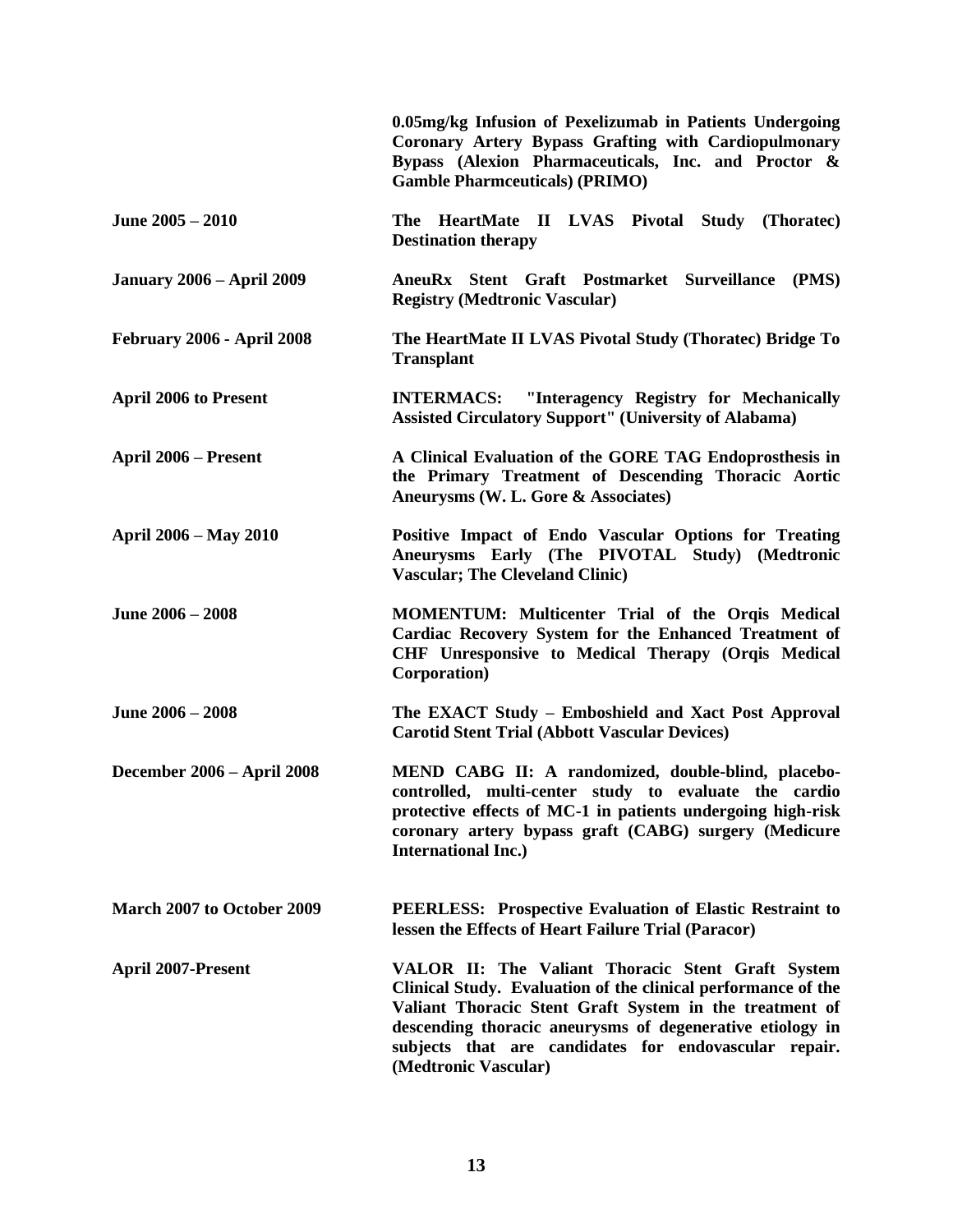| August 2007 to October 2007     | <b>Aortic Valve Sizing Clinical Evaluation (Edwards Life</b><br>Sciences)                                                                                                                                         |
|---------------------------------|-------------------------------------------------------------------------------------------------------------------------------------------------------------------------------------------------------------------|
| August 2007- October 2007       | <b>Choice: Carotid Stenting for High Surgical-Risk Patients;</b><br><b>Evaluating Outcomes Through The Collection of</b><br><b>Clinical Evidence (Abbott)</b>                                                     |
| <b>February 2008 to Present</b> | <b>SAPPHIRE WW: Stenting and Angioplasty with Protection</b><br>in Patients at High-Risk for Endarterectomy" (Cordis)                                                                                             |
| <b>March 2008 to 2012</b>       | <b>CHAMPION: "CardioMEMS Heart Sensor allows</b><br><b>Monitoring of Pressure to Improve Outcomes in NYHA</b><br>Class III heart failure patients" (CardioMEMS, Inc)                                              |
| <b>November 2008 - Present</b>  | <b>Endurant Stent Graft System US Clinical Study (Medtronic</b><br>Vascular, Inc)                                                                                                                                 |
| June 2009 – May 2011            | <b>PRICELESS: Pressure and Imaging – using the</b><br><b>CardioMems Endosure Sensor for Long-term follow-up after</b><br><b>EVAR</b> with standard surveillance (Prospective Registry)<br>(CardioMems,Inc)        |
| July 2009 – Present             | <b>THRIVE: Descending thoracic aortic aneurysm</b><br>endovascular Repair post approval study (Medtronic<br>Vascular, Inc.)                                                                                       |
| June 2009 – Present             | Numeris <sup>TM</sup> – TF Tethered Coagulation System with<br>Vistitrax <sup>R</sup> Indicated for treatment of longstanding persistent<br><b>Atrial Fibrillation (nContact Surgical, Inc.)</b>                  |
| June 2009 – May 2010            | <b>Sternal Plating Study (Biomet)</b>                                                                                                                                                                             |
| February 2010 – Present         | <b>Feasibility Study for Safety and Efficacy Evaluation of the</b><br><b>Combined Ablation Procedure for the Treatment of Long</b><br><b>Standing Persistent Atrial Fibrillation</b><br>(nContact Surgical, Inc.) |
| May $2010$ – Present            | <b>Evaluation of GORE Comformable TAG<sup>®</sup> Thoracic</b><br><b>Endoprosthesis for Treatment of Acute Complicated Type B</b><br>Aortic Dissection (W. L. Gore and Associates, Inc.)                          |
| July 2010 – Present             | Sunrise (MEMO 3D) – Sorin Group Annuloplasty Ring<br><b>Multicenter Prospective Registry</b>                                                                                                                      |
| November 2010 – November 2012   | Zenith <sup>®</sup> TX2 <sup>®</sup> Low Profile TAA Endovascular Graft Clinical<br><b>Study (Cook, Incorporated)</b>                                                                                             |
| <b>November 2010 – Present</b>  | <b>Feasibility Study for Safety and Efficacy Evaluation of the</b><br><b>Combined Ablation Procedure for the Treatment of</b>                                                                                     |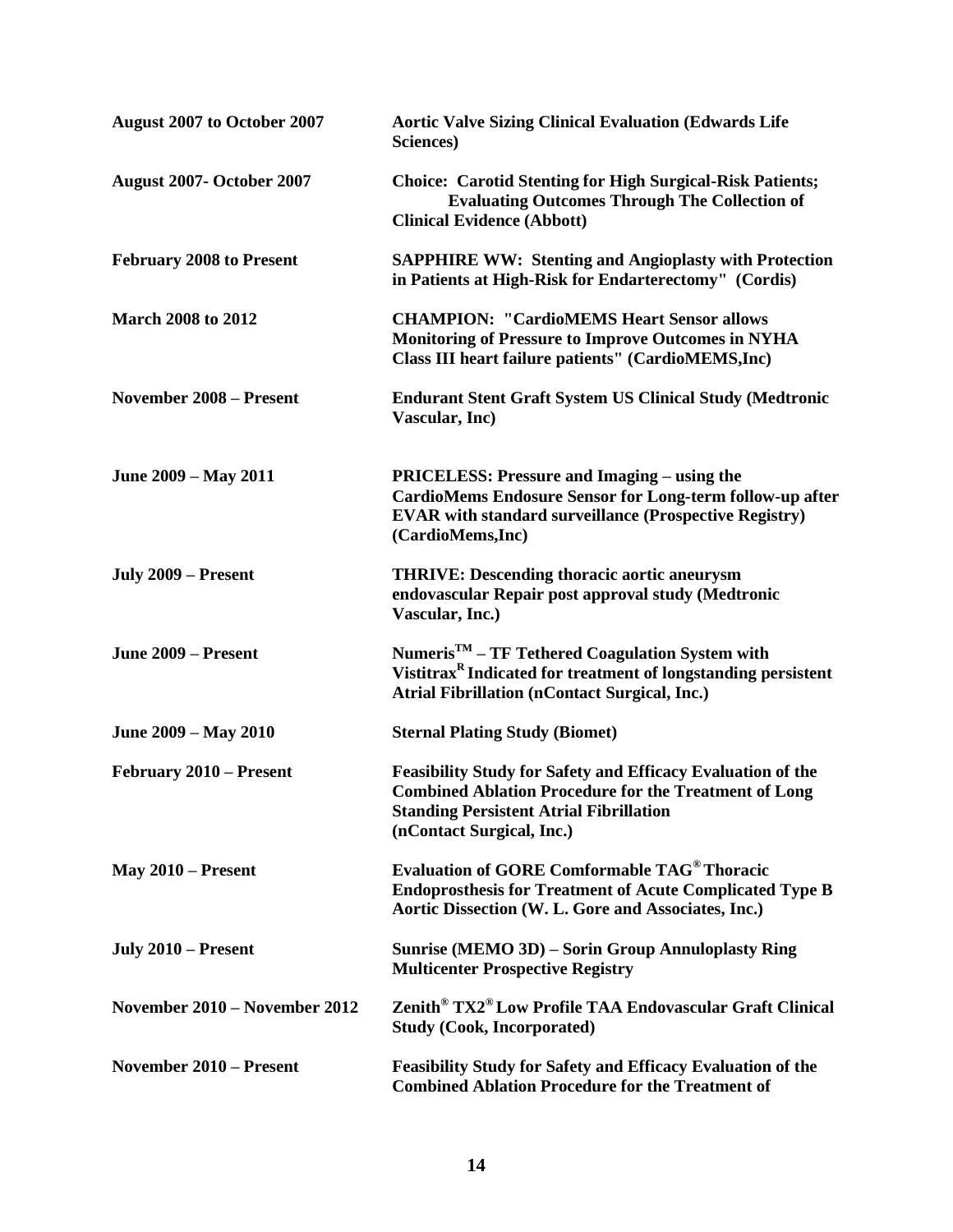|                         | <b>Drug Refractory Symptomatic Paroxysmal Atrial</b><br><b>Fibrillation (nContact Surgical, Inc.)</b>                                                                                                              |
|-------------------------|--------------------------------------------------------------------------------------------------------------------------------------------------------------------------------------------------------------------|
| January 2011 – present  | <b>Prospective Randomized Evaluation of New Onset</b><br><b>Postoperative Atrial Fibrillation in Subjects Receiving the</b><br><b>CorMatrix ECM for Pericardial Closure (CorMatrix</b><br>Cardiovascular, Inc.)    |
| Feb 2012 - present      | Prospective, Multicenter, Single Arm Safety and<br><b>Effectiveness Trial of the Endologix Fenestrated Stent Graft</b><br><b>System for the Endovascular Repair of Juxtarenal/Pararenal</b><br>(JAA/PAA) Aneurysms |
| February 2012 – present | <b>Placement of Aortic Transcatheter Valve Trial – Partner II</b><br>Trial – Edwards Life Sciences.                                                                                                                |

# **BOOKS AND BOOK CHAPTERS:**

**Garrett HE, Chapter on Endovascular Repair of Thoracic Arch Aneurysms. SAVS Thoracic Endovascular Aorta. Tennessee Valley Publishing 2008, pp 181-194. Editors – Stevens SL, Farber MA.** 

# **PEER-REVIEWED JOURNAL ARTICLES:**

- **1. Garrett HE Jr, Roper CL. Surgical intervention in histoplasmosis. Ann Thorac Surg December 1986:42:711-722.**
- **2. Hazard PB, Garrett HE Jr., Adams JW, Robbins ET, Aguillard RN. Bedside percutaneous tracheostomy: Experience with 55 elective procedures. Ann Thorac Surg July 1988:46:63-67.**
- **3. Garrett HE Jr, Matthews J. Reoperative median sternotomy. Ann Thorac Surg August 1989;48:305. Reprinted in Yearbook of Thoracic Surgery.**
- **4. Garrett HE Jr, Richardson JW, Howard H, Garrett HE Sr. Retroperitoneal lymphocele following abdominal aortic surgery. J Vasc Surgery September 1989;10:245-253.**
- **5. Garrett HE Jr, Spray TL. Accessory mitral valve tissue: An increasing recognized cause of left ventricular outflow tract obstruction. J Cardiovasc Surg 31,1990.**
- **6. Eltorky MA, Headley AS, Winer-Muram H, Garrett HE Jr., Groffom K. Pulmonary capillary hemagiomatosis: A clinicopathologic review. Ann Thorac Surg July 1994:57:772-776.**
- **7. Abbott WM, Green RM, Matsumoto T, Wheeler JR, Miller N, Veith FJ, Suggs WD, Hollier L, Money S, Garrett HE Jr. Prosthetic above-knee femoropopliteal bypass grafting: Results of a multicenter randomized prospective trial. J Vasc Surgery January 1997:19-28.**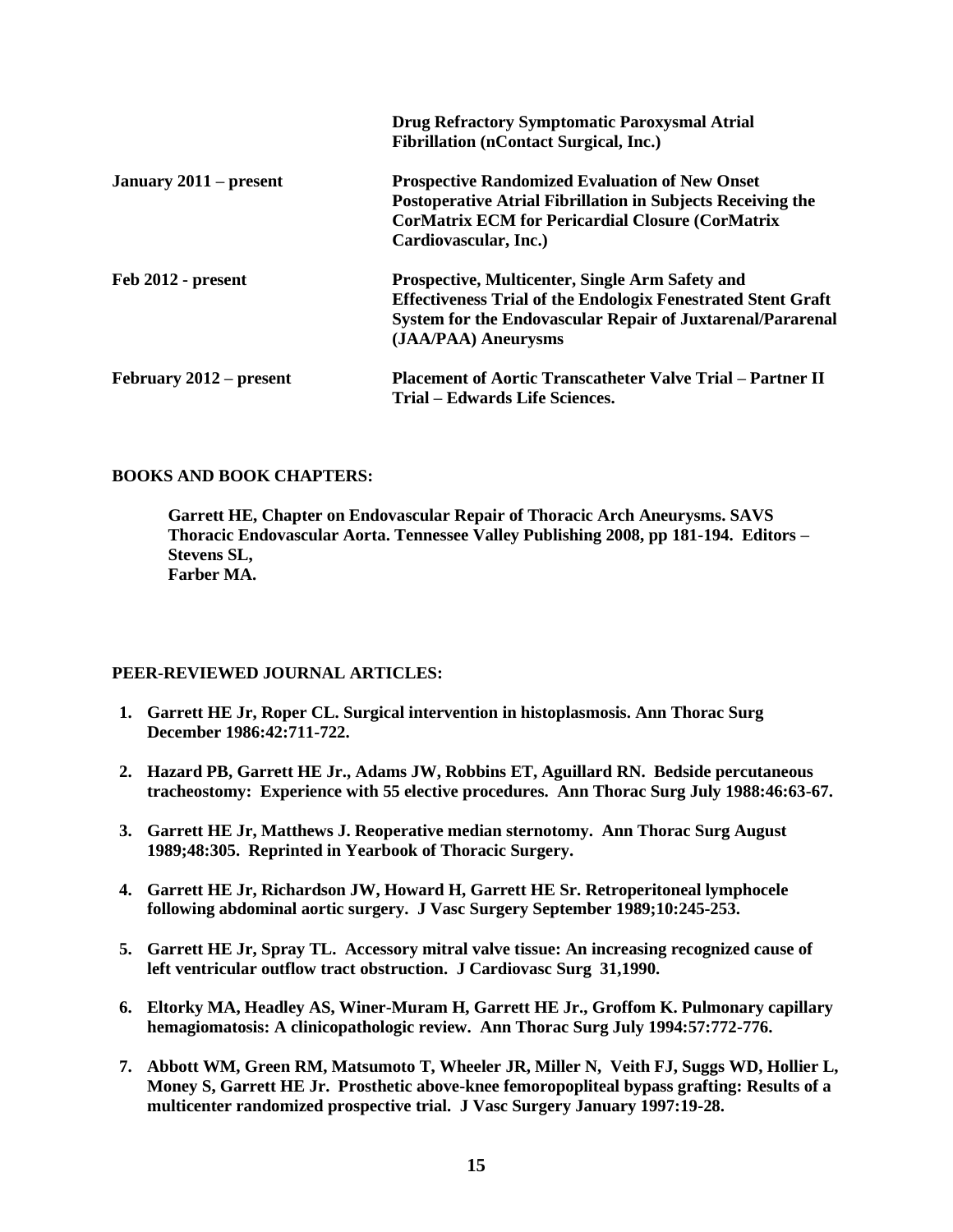- **8. Garrett HE Jr, Gilmore JC, Lowdermilk GA, McCoy D. Complete direct mammary harvest for minimally invasive coronary artery bypass. Ann Thorac Surg September 1997;64:864-6.**
- **9. Green RM, Abbott WM, Matsumoto T, Wheeler JR, Miller N, Veith FJ, Hollier LH, Money S, Garrett HE Jr, Prosthetic AKFEMPOIP bypass: five year results of a randomized trial. J Vasc Surgery March 2000;417-425.**
- **10. Garrett HE Jr. A human cadaveric circulation model. J Vasc Surgery May 2001;1128-1130.**
- **11. Garrett HE Jr, Groshart K, Duvall-Seaman D,RN BSN, Combs D, RN Suggs R, RN. Treatment of humoral rejection with Rituximab. A case report. Ann Thorac Surg 2002;October 74:1240-2**
- **12. Garrett HE Jr, Abdullah A, Hodgkiss T, Burgar S, Intravascular ultrasound aids in the selection of stent grafts for endovascular repair of abdominal aortic aneurysms". J Vasc Surg 2003; Mar 37 (3) 615-8.**
- **13. Garrett HE Jr, Invited Discussion. Comparison of abdominal aortic aneurysm diameter measurements obtained with ultrasound and computed tomography: Is there a difference? J Vasc Surg 2003;Sept 38 (3) 466-2.**
- **14. Garrett HE Jr, Duvall-Seaman D, RN BSN, Helsley B, RN, BSN, Groshart K, Treatment of vascular rejection with Rituximab in cardiac transplant. Journal of Heart Lung Transplantation. 2005;Sept 24(9) 1337-42.**
- **15. Garrett HE Jr, Heidepriem R, Ruptured aneurysm of the inferior thyroid artery: Repair with coil embolization. J Vasc Surg 2005: Dec 42 (6) 1226-1229.**
- **16. Caceras M, Steeb G, Wilks S, Garrett HE Jr, Review of large pedunculated polyps originating in the esophagus and hypopharynx. Ann Thorac Surg 2006:81:393-6.**
- **17. Garrett HE Jr, Wolf B, Management of acute infrarenal aortic occlusion secondary to type A dissection. Ann Thorac Surg:2006:April 81:1500-2.**
- **18. Fain JN, Sacks HS, Buehrer B, Garrett E, Wolf RY, Carter RA, Tichansky DS, Tichansky DS, Madan AK, Identification of omentin mRNA in human epicardial adipose tissue: comparison to omentin in subcutaneous, internal mammary artery periadventitial and visceral abdominal depots. International Journal of Obesity:2008, Jan 8:32, 810-815.**
- **19. Fernandez,JD, Donovan S, Garrett HE Jr, Burgar S. The utility of intravascular ultrasound in endovascular thoracic aneurysm repair. The Journal of Endovascular Therapy:2008,Vol 15,No. 1, 67-72.**
- **20. Caceres M, Ali SZ, Braud R, Weiman D and Garrett HE Jr. Spontaneous pneumomediastinum: A comparative study and review of the literature. Ann Thorac Surg:2008:September 86:962- 966.**
- **21. Fernandez JD, Garrett HE JR, Porter C. Robotic-assisted laparoscopic aorto bifemoral bypass initial experience developing a new program. J. Robotic Surgery:2008:2:247-251.**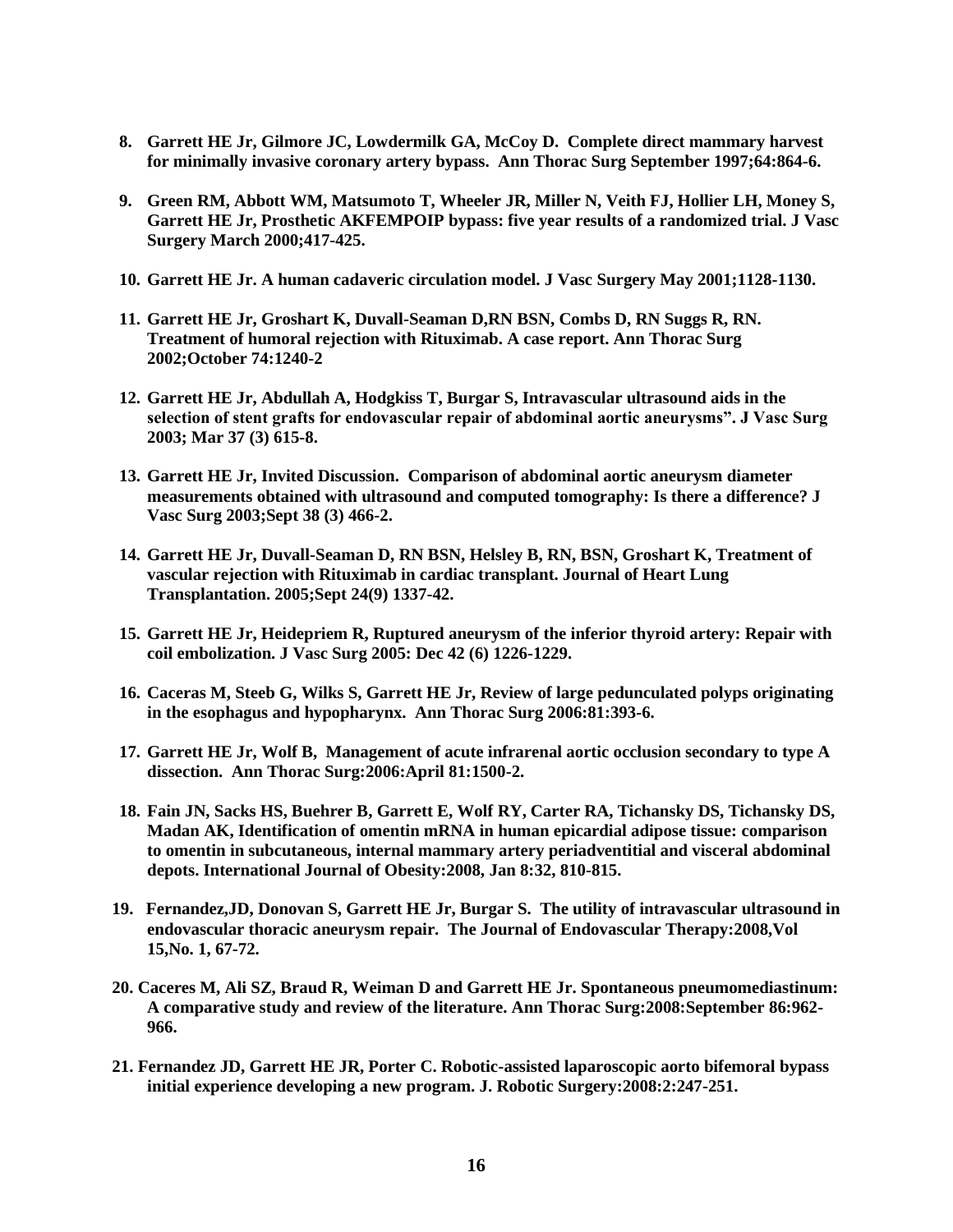- **22. Fernandez JD, Garrett HE JR, Nicolas C. Robot-assisted minimally invasive procedure for descending aorta-bifemoral bypass: A case report. Vascular and Endovascular Surgery:2009(43) February/March 93-95.**
- **23. Caceres M, Garrett HE Jr , Braud R, BS. An unusual presentation of spontaneous pneumothorax secondary to talc-induced pulmonary granulomatosis. Case report. Ann Thorac Surg:June 2009;87:141-3.**
- **24. Caceres M, Braud R, Maekawa R, Weiman DS, and Garrett,Jr HE. " Secondary pneumomediastinum: A retrospective comparative analysis". Lung:Volume 187, Issue 5 (2009) 341.**
- **25. Sacks H, Garrett HE Jr, Wolf R, Wolford D, Robbins T, and Samaha J. Uncoupling protein-1 and related MRNAS in human epicardial and other adipose tissues: Epicardial fat functioning as brown fat. The Journal of Clinical Endocrinology and Metabolism. 2009;94:3611-3615.**
- **26. Fernandez JD, Craig JM, Garrett HEG Jr, Endovascular management of iliac rupture during endovascular aneurysm repair: A single center experience. J Vasc Surg 2009; Dec 50 (6) 1293- 1300.**
- **27. Perera AD, Willis A, Fernandez JD, Garrett, HE Jr. "Staged Total Exclusion of the Aorta for Chronic Type B Aortic Dissection: A Case Report" Abstract. J Vasc Surg 2009; Dec. 1535.**
- **28. Caceres M, Braud RL, Garrett HE Jr. A Short History of The Society of Thoracic Surgeons National Cardiac Database: Perceptions of a Practicing Surgeon. Ann Thorac Surg. 2010; 89:332-339.**
- **29. Caceres M, Garrett HE Jr, Fernandez JD. Reply Letter to Editor. "Talc-induced pulmonary granulomatosis or septic pulmonary embolism? A diagnostic challenge". Ann Thorac Surg. 2010;90:362-363.**
- **30. Perera AD, Willis AK, Fernandez JD, Garrett HE Jr, and Wolf BA. Staged total exclusion of the aorta for chronic type B aortic dissection. J Vasc Surg 2010; Nov 1339-1342.**
- **31. Sacks HS, Fain JN, Cheema P, Bahouth SW, Garrett E, Wolf RY, Wolford D, and Samaha J. "Inflammatory genes in epicardial fat contiguous with coronary atherosclerosis in the metabolic syndrome and type 2 diabetes: changes associated with pioglitazone. Diabetes Care 2011;Feb 1-4.**
- **32. Gonzalez A, Drummond M, McCord S, Garrett HE,Jr. "Carotid Endarterectomy for Treatment of in-stent restenosis" J Vasc Surg.2011; Oct 1167-1169.**
- **33. Farres H, Gonzales AJ, and Garrett HE. "Aortoduodenal fistula after endograft repair of abdominal aortic aneurysm secondary to a retained guidewire". J Vasc Surg 2012;Nov 1413- 1415.**
- **34. Caceres M, He X, Rankin JS, Weiman D and Garrett HE. "Risk stratification model and internal mammary artery grafting in patients undergoing coronary artery bypass surgery within 24 hours of a myocardial infarction". J Cardiothoracic Surgery. 2012:June**